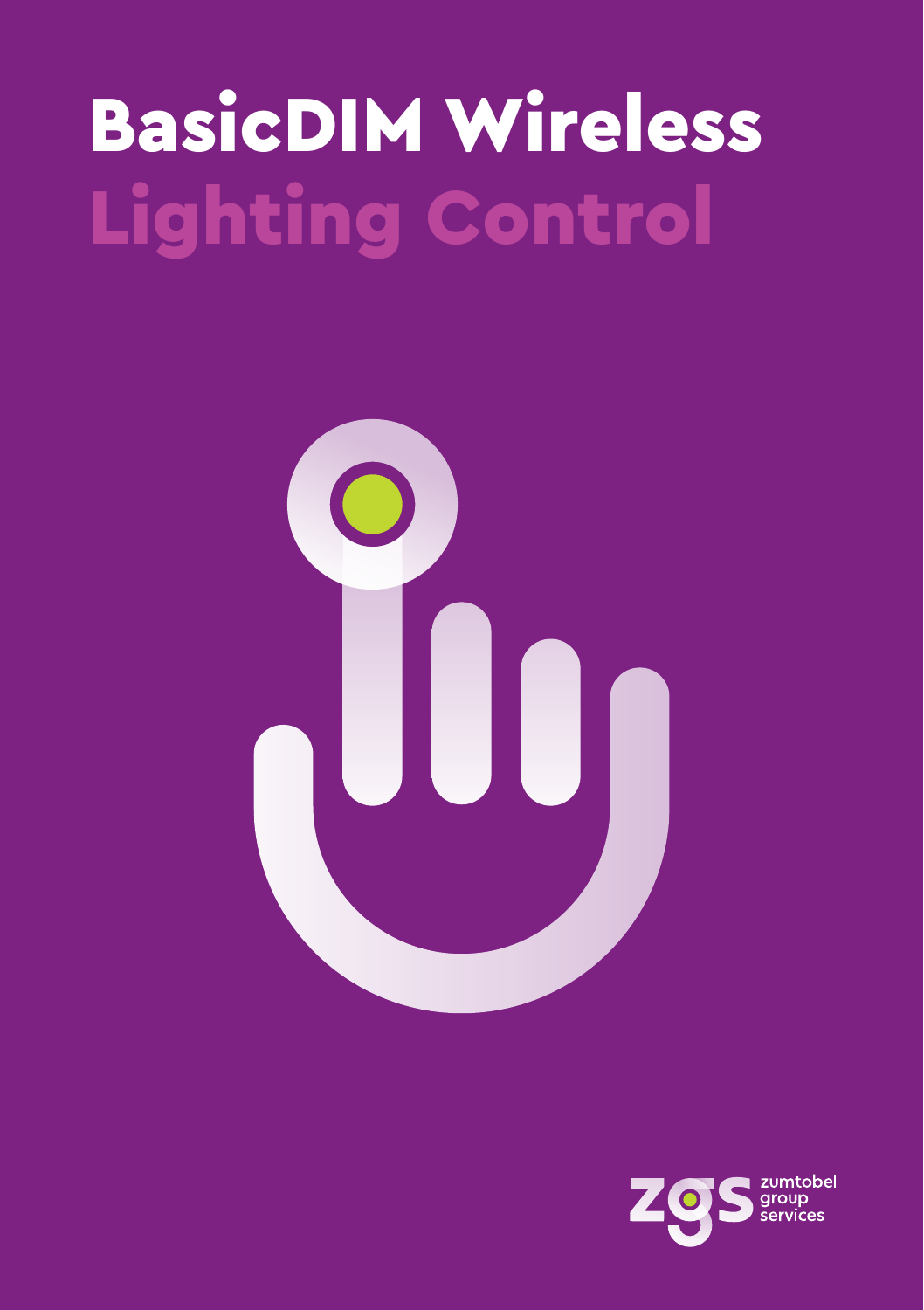# Go beyond on and off: Get perfect light in every siutation. Wireless.

# It's simple

BasicDIM Wireless consists of wireless-ready luminaires and an app. Plus a wireless wall-switch, if you like.

# It's lightweight

The only thing you need is power for your luminaires. No extra wiring. Plus an industry leading service.

# It's flexible

Whether you want to rearrange your lighting, add luminaires or move to another location. The ZGS service team is always with you.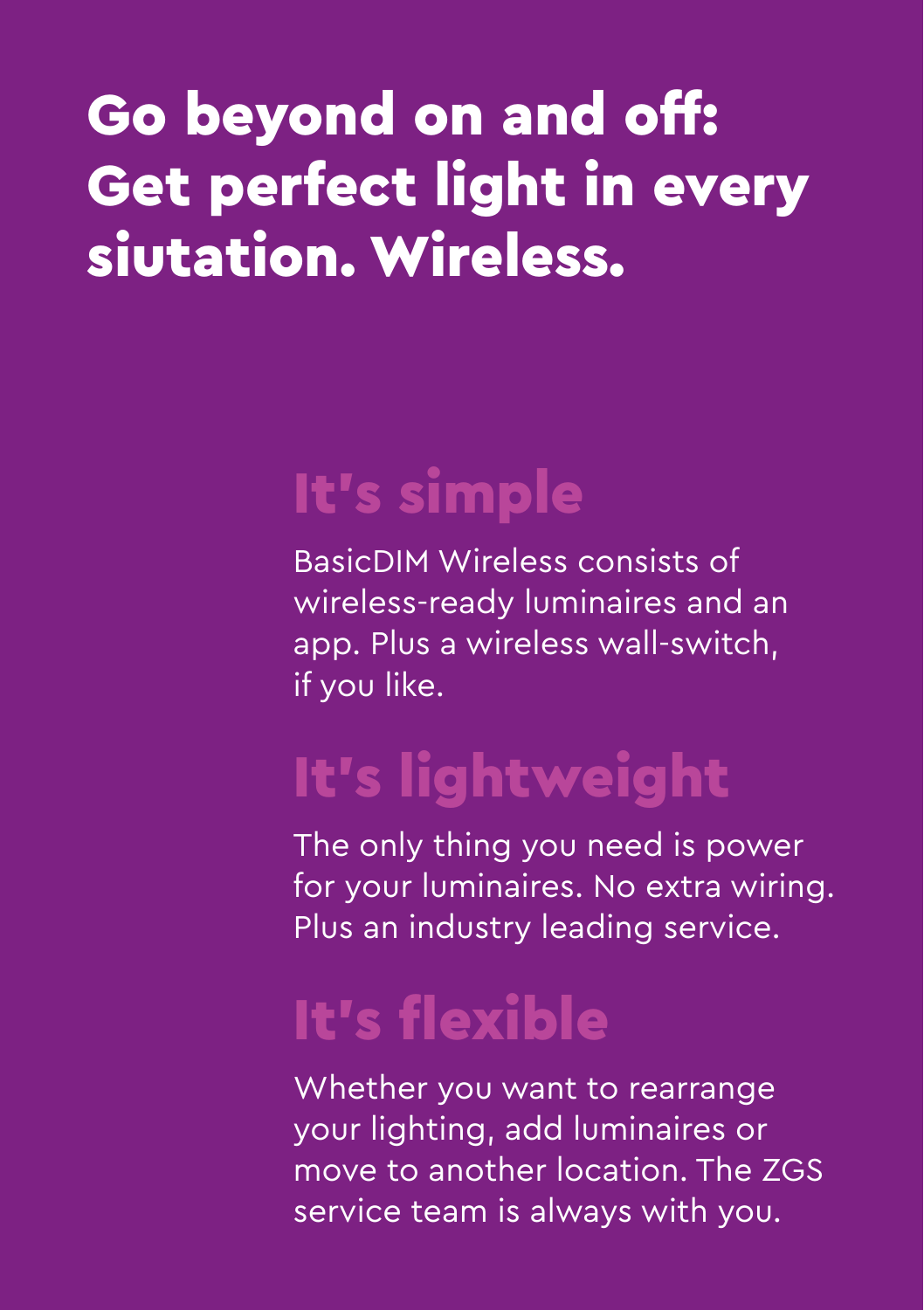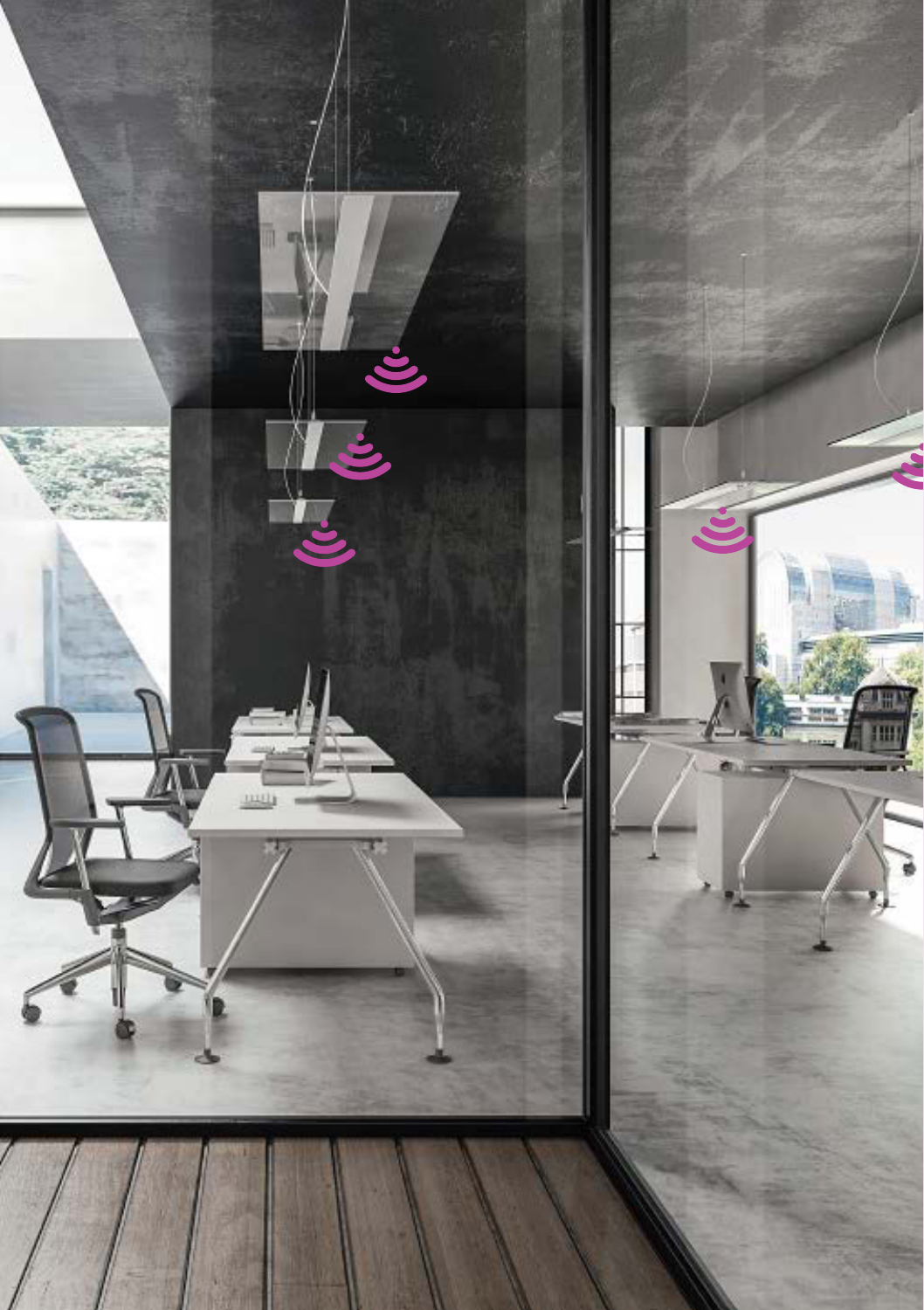BasicDIM Wireless is an ideal lighting control system for room based applications like small offices or retail spaces with up to 50 luminaries. Whether it is a single or group office, a reception area, a showroom or a curative space.

And because it's wireless, it does not matter if you fit an existing space or a newly build one. Our service team makes the installation swift and hassle-free.

## It's grown up

Simple does not mean strippeddown. BasicDIM Wireless offer a stunning variety of functions and is still easy to use. You can control single luminaires or combine them as a group, use preset lighting scenes or adjust the light to your moods and needs on the fly.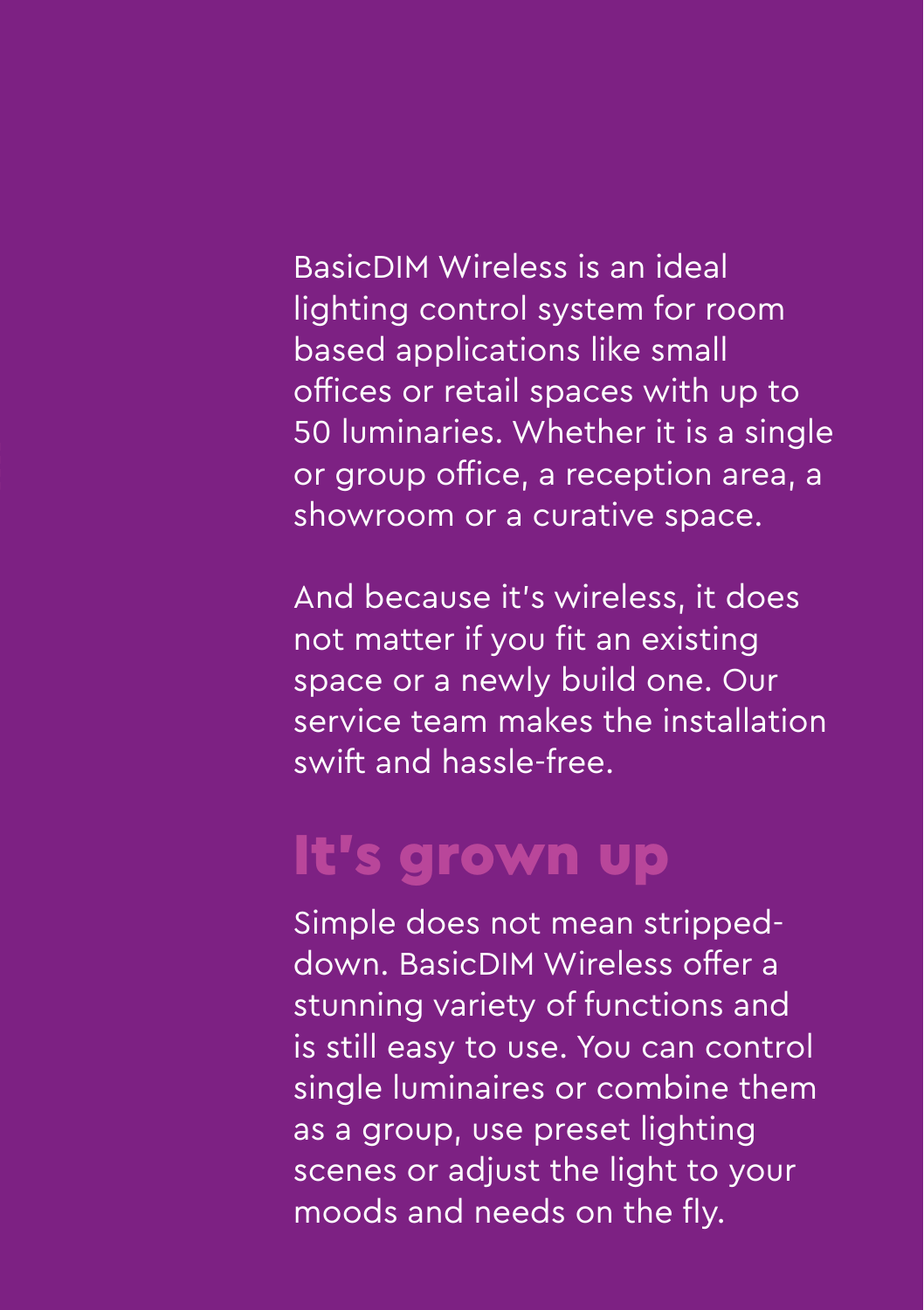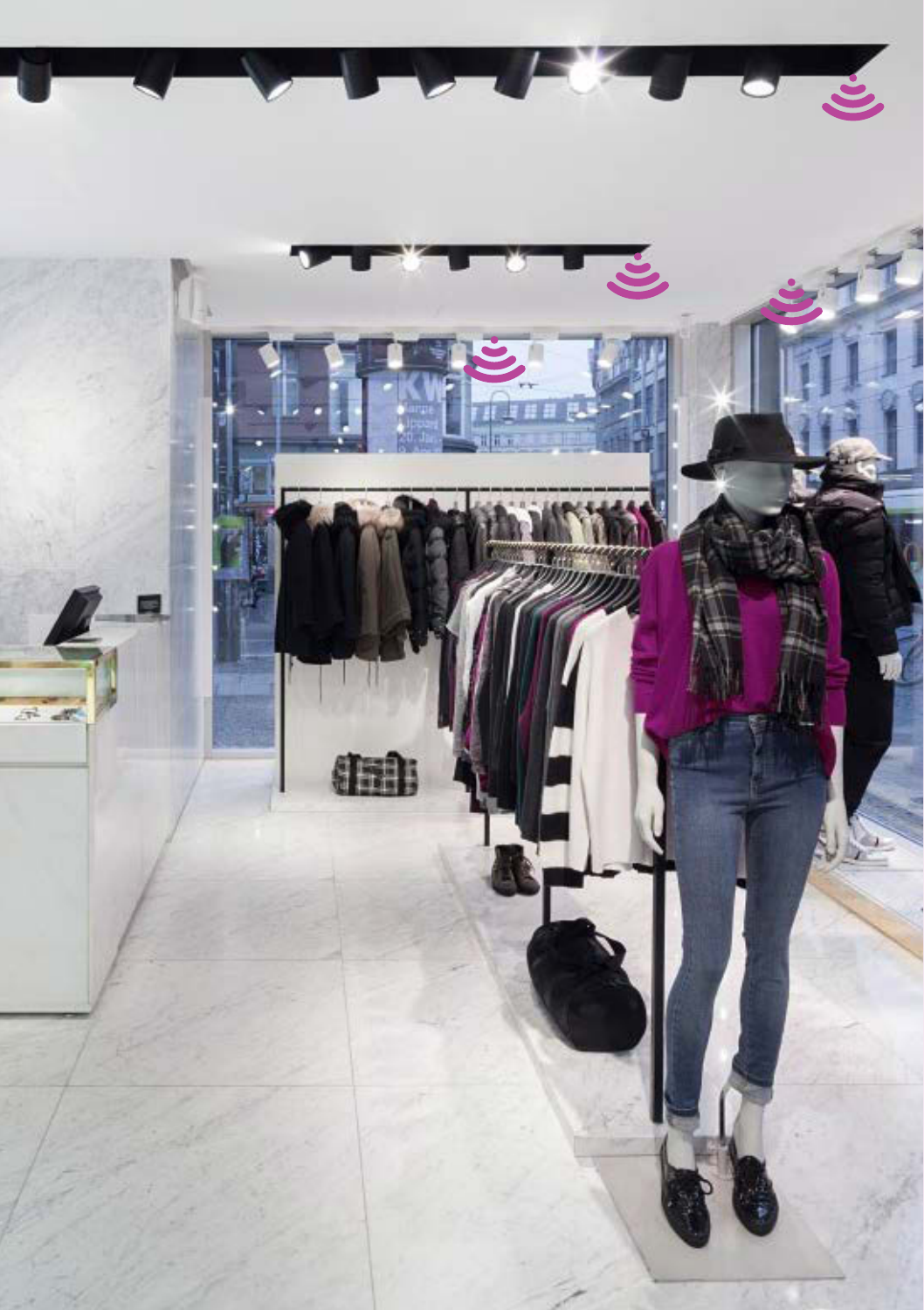# Only a few elements and no wires in between: Perfect.



### BasicDIM Wireless ready luminaires by ZUMTOBEL and THORN



Free BasicDIM Wireless control app for iOS and Android



BasicDIM Wireless wall switch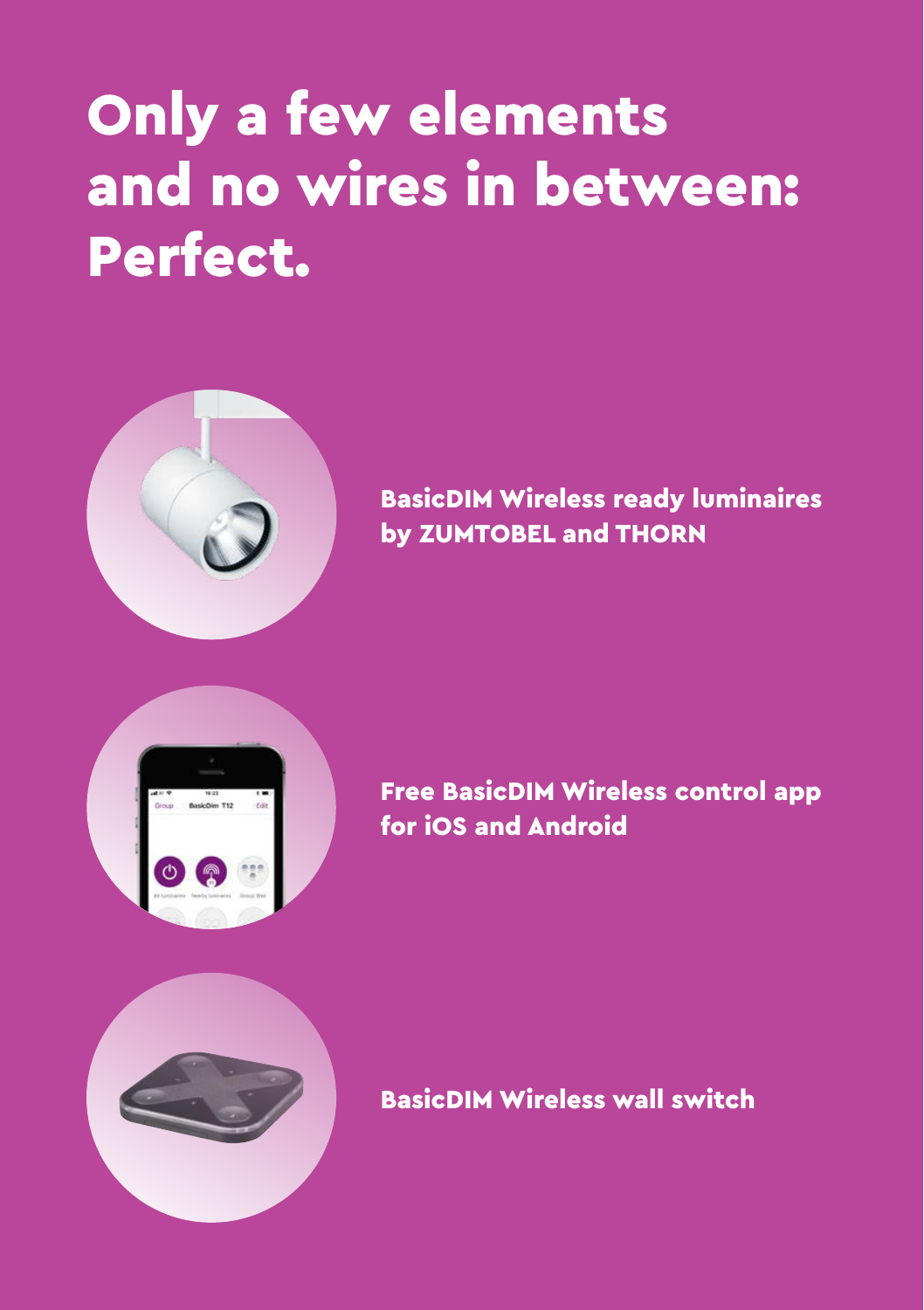

BasicDIM Wireless repeater to extend the range or to include existing push-buttons and luminaires



ZGS commissioning service to unleash the full potential of your BasicDIM Wireless system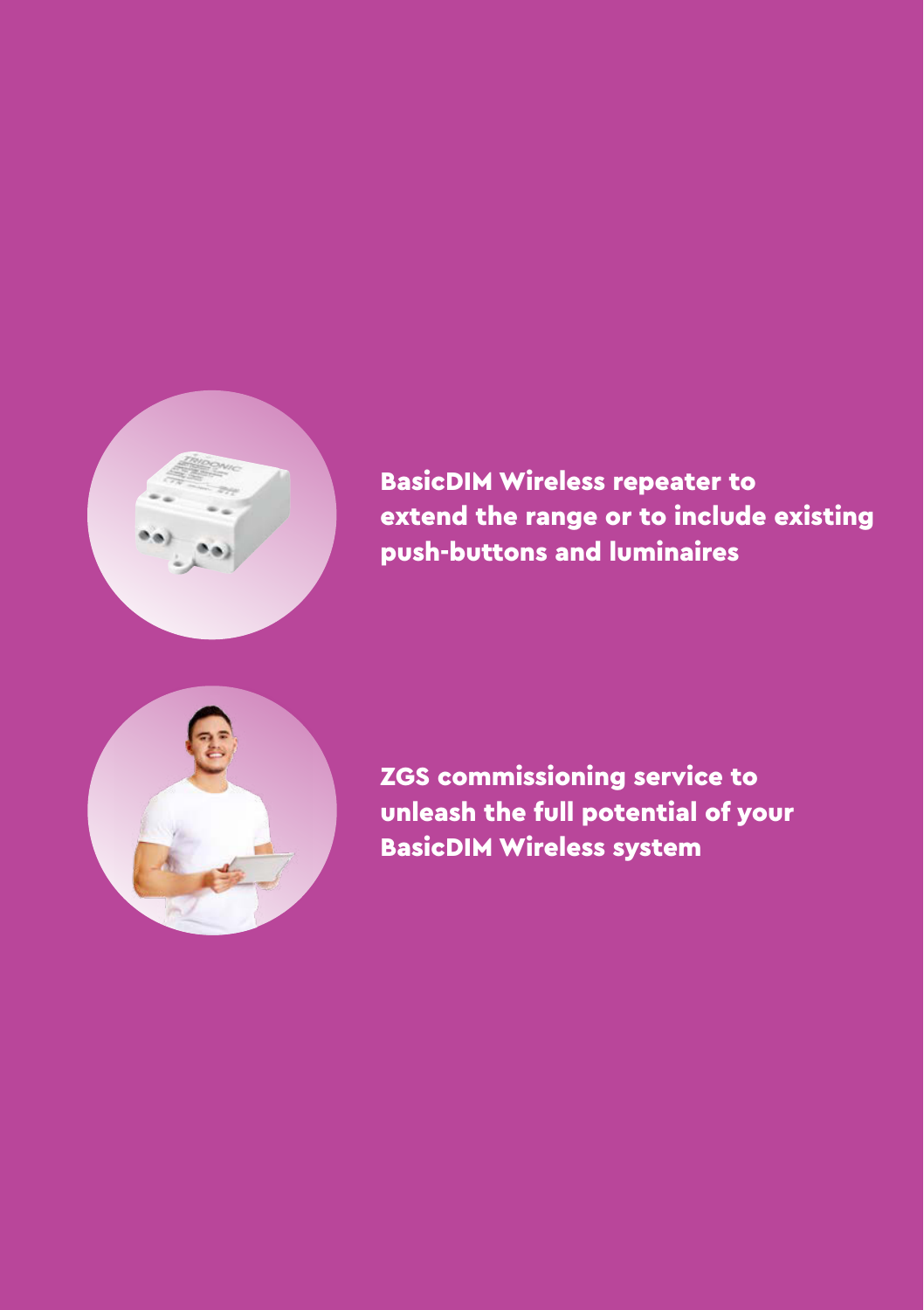





Download the free 4remoteBT app provideded by Tridonic, a Member of the Zumtobel Group.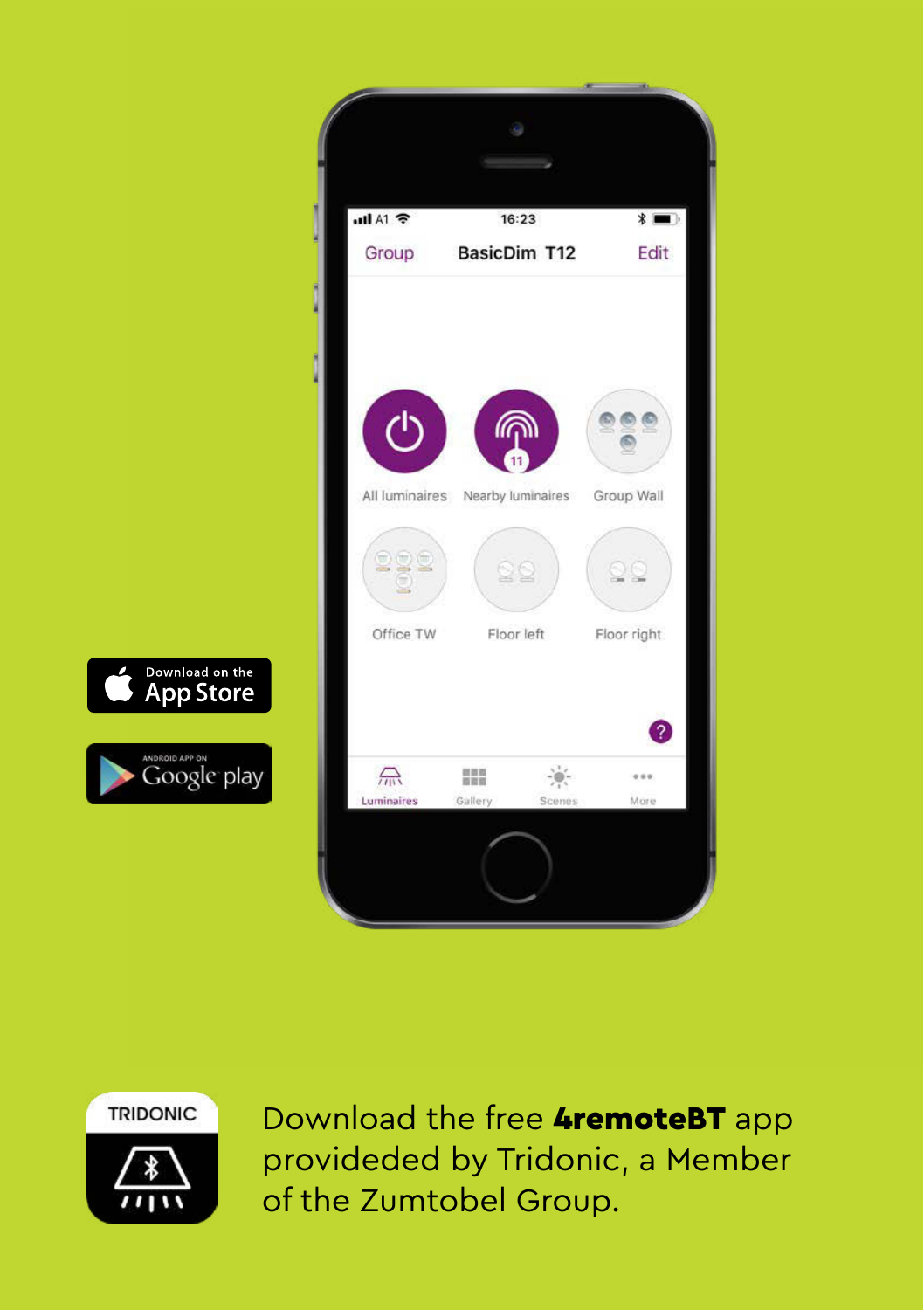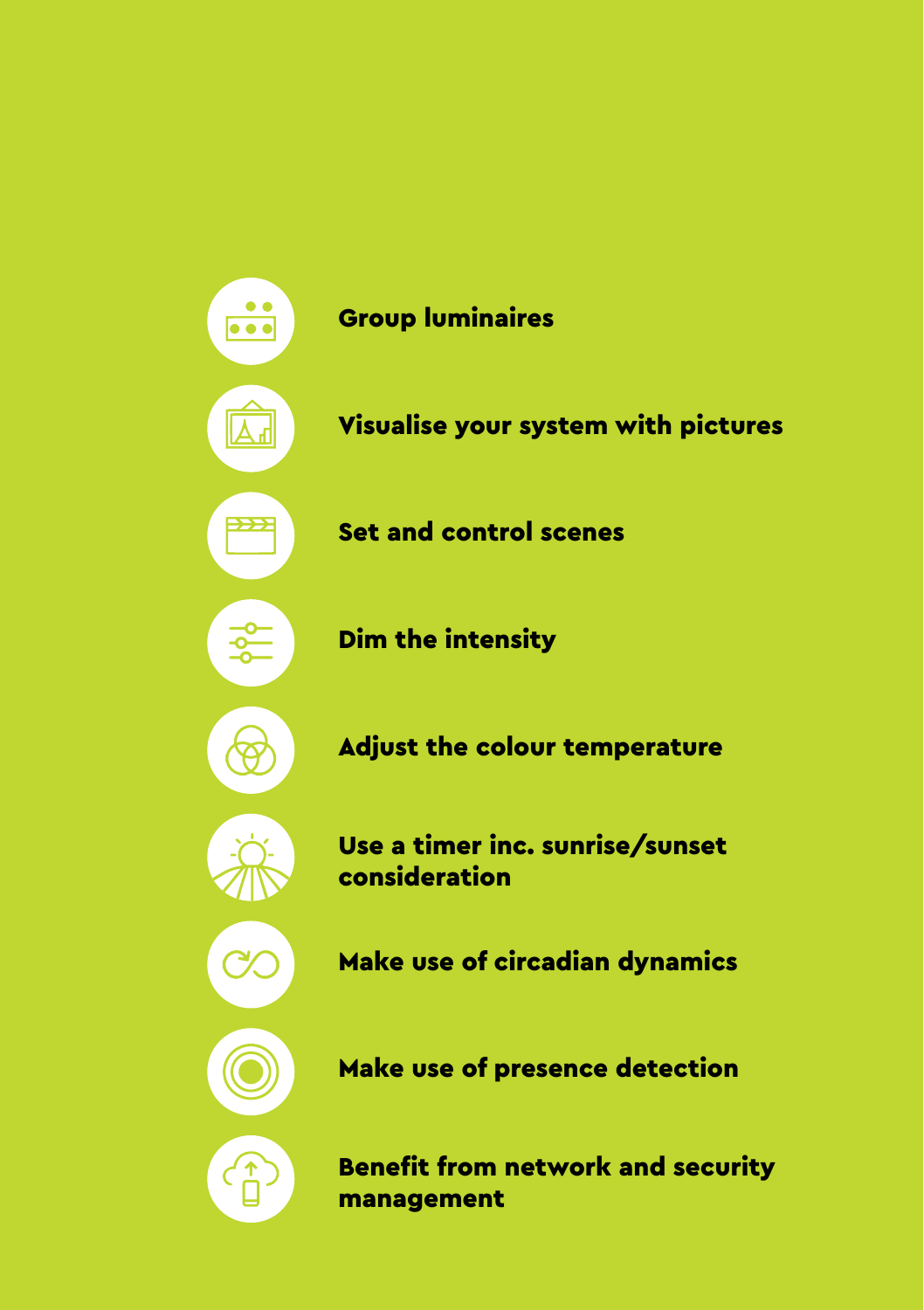## Details for the tech-savvy

The BasicDIM Wireless solution is based on Bluetooth Low Energy, the state-ofthe-art wireless technology and the only low power wireless technology in all modern smartphones, tablets and even smart watches, making it the mainstream and future proof low power radio technology in the world.

The technology behind BasicDIM Wireless provides a mesh network where the functionality is distributed over all nodes, and a high level of reliability is ensured. It also allows for firmware updates over the network, allowing any kind of changes to easily be made over-the-air.

The BasicDIM Wireless control app works as one of the user interfaces in a BasicDIM Wireless lighting control solution, as the commissioning tool and as well as a remote gateway. The BasicDIM Wireless app works with iOS as well as Android devices, like smart phones, tablets and smart watches. The app is free to download by any end user. The BasicDIM Wireless app is made by user interface experts and in a way, that anyone - regardless of technical proficiency - can use it easily.

BasicDIM Wireless offers a variety of possibilities to interact. The app for smart phones, tablets and smart watches. is the most elaborated user interface. Besides the app, traditional wall switches and push buttons can be used.

## Restrictions and Limits

Maximum spacing between luminaires = 4 meters Maximum spacing between luminaires and mobile devices = 15 meters Maximum nodes on one network = 127

What is a node? Luminaires, apps, switches, repeaters and sensors count as one node each.

The App is compatible with following devices; iPhone 4S or later, iPad 3 or later as well as Android 4.4 KitKat or later devices with full Bluetooth 4.0 support. Please bear in mind that metal ceilings and concrete casting surroundings are currently excluded.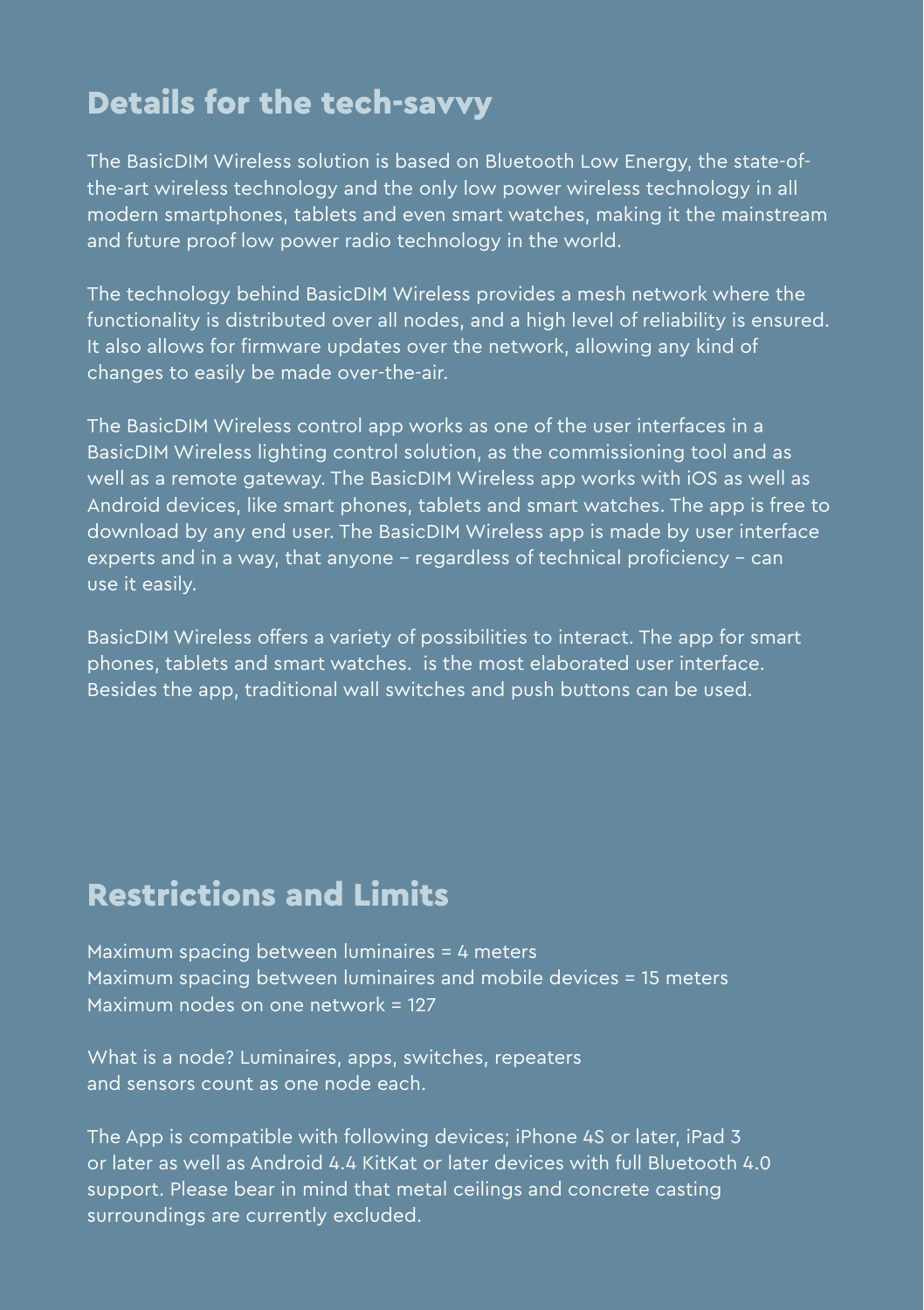## BasicDIM Wireless ready luminaires



For more details please see zumtobel.com and thornlighting.com